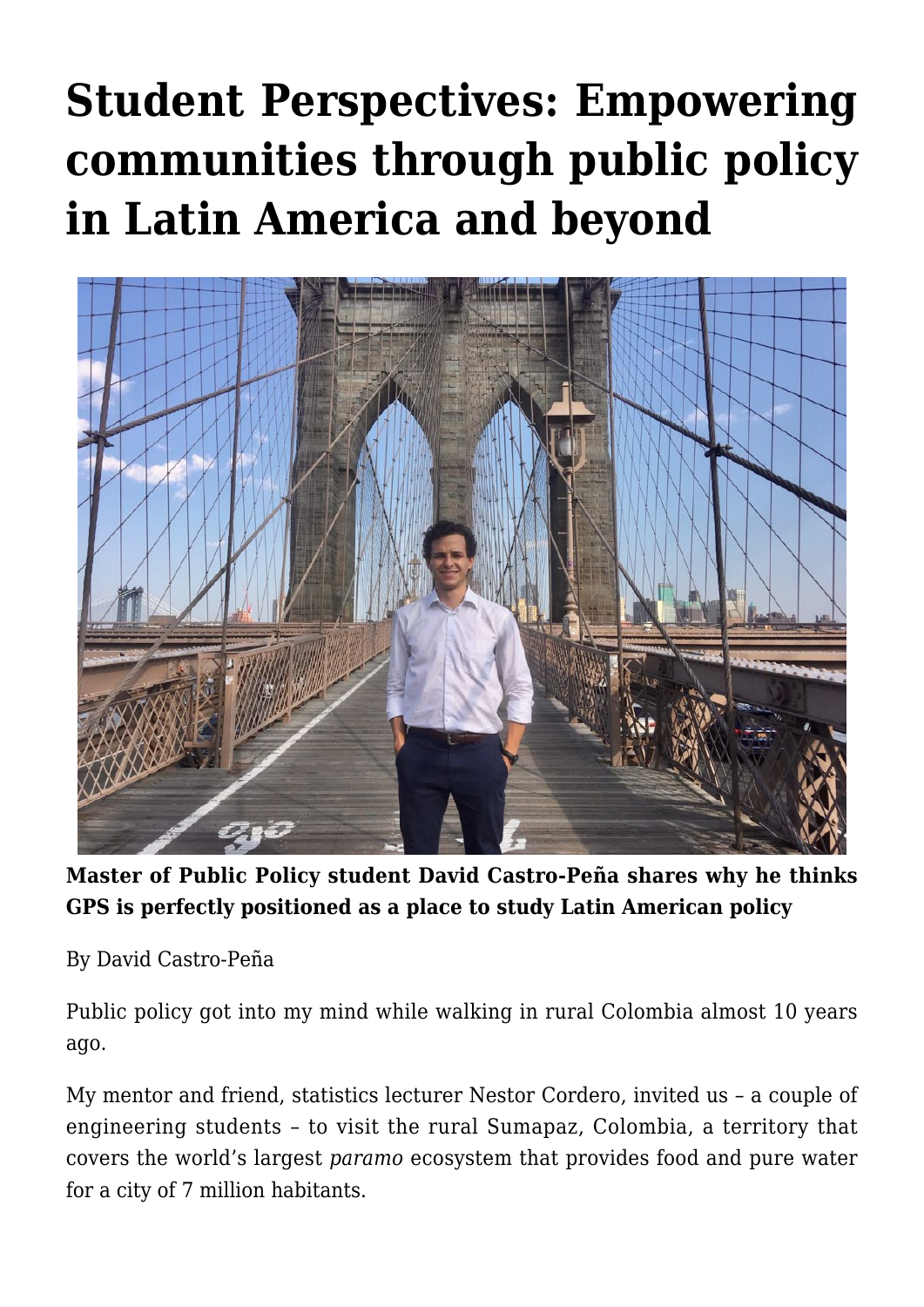A *paramo* is a special ecosystem where plants are designed to capture water from the mist and deposit it into underground water basins that feed the main rivers from which millions of communities receive potable water. Walking by those territories helped me understand the territory from a perspective where their habitants were connected to the natural ecosystem and the institutions.

In particular, the farmer was not only a food producer or an irrational agent that just does not use rural insurance. The farmers were human: a single mother raising two children attending a school without internet; a couple of 70-year-old elders looking for agricultural credit; a community of producers with informal rules of investment, all very distant from the educational theories, newspapers and perceptions of the outside world.

Those hours of class and theories clicked in my soul through those conversations with farmers and their generosity in the middle of vicissitudes. Since then, I have been obsessed with one particular idea: the potential of empowering communities for shaping better institutions, for getting better democracy.

Today, studying at UC San Diego – and particularly at the [School of Global Policy](http://gps.ucsd.edu) [and Strategy \(GPS\)](http://gps.ucsd.edu) – has meant more than just the opportunity of receiving a degree from a top U.S. university. It has been a personal commitment to open opportunities for many young people without employment, for many women bearing the heavy weights of inequality and prejudice. Many of those people are young and old friends with whom I have shared common challenges and dreams.

GPS has responded coherently with my aspirations as a Latino. When deciding where to apply, I sought a university with academic standards that were matched by a concrete effort of increasing the participation for those who are still minorities in most of the Ivy Leagues or other top universities.

Being admitted at UC San Diego meant checking both requirements. The university has become a [Hispanic-Serving Institution \(HSI\)](https://diversity.ucsd.edu/initiatives/latinx-academic-excellence/hsi.html) and also a research institution committed to improving the difficult situation of a complex territory, as is the case of th[e U.S.-Mexico border](https://mexico.ucsd.edu/).

In terms of quality of education, GPS is unique. I have gained insight on the current situation in Latin America, in a context where China has become a major player. This powerful perspective has been enriched with tools taught in GPS core classes, including intensive quantitative knowledge and a clear understanding of